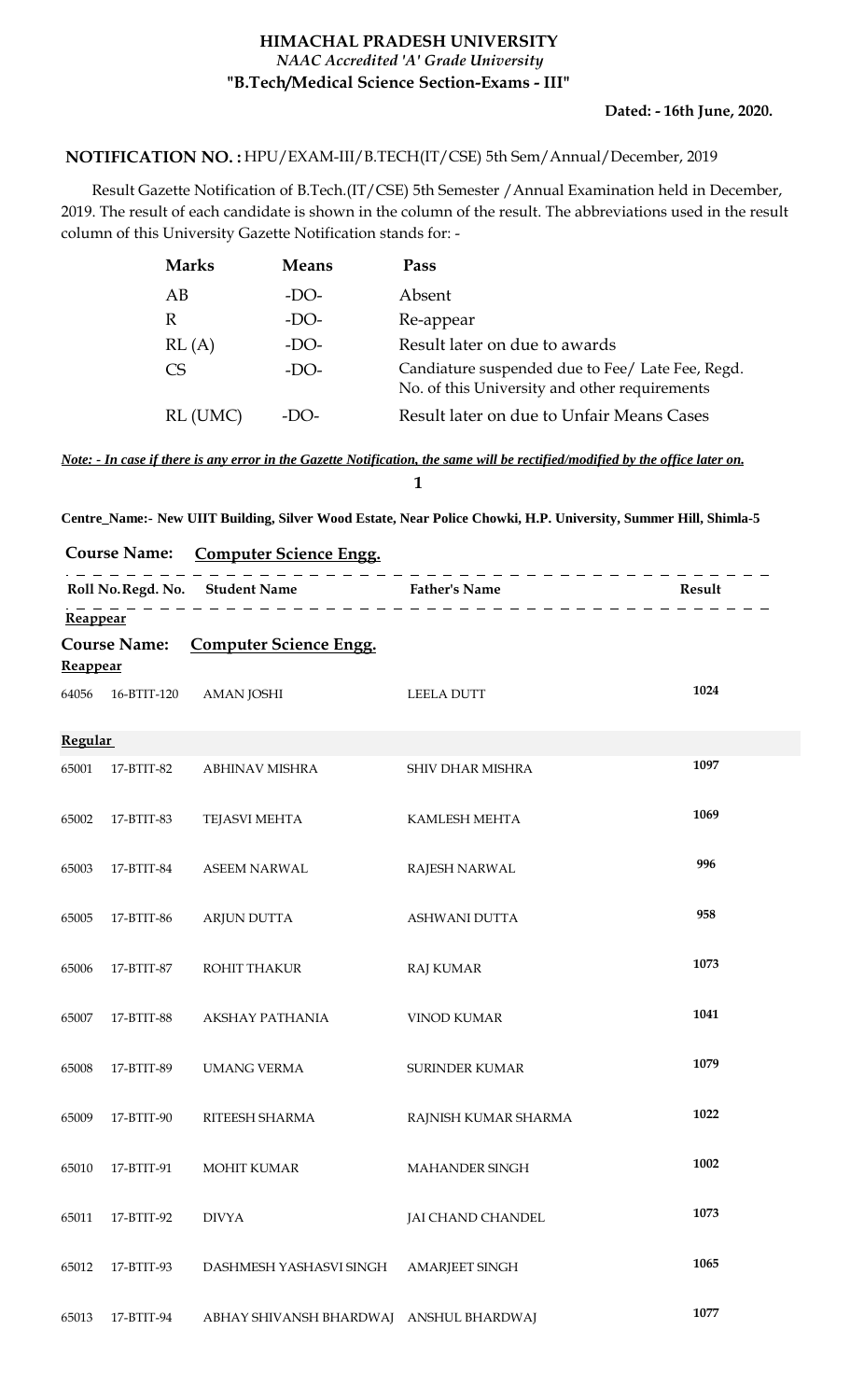**Course Name: Computer Science Engg.**

|         |                  |                      | -------------------------------- |              |
|---------|------------------|----------------------|----------------------------------|--------------|
| Regular |                  |                      |                                  |              |
|         | 65014 17-BTIT-95 | KSHITIJ MANDYAL      | RAJINDER KUMAR MANDYAL           | 1030         |
| 65015   | 17-BTIT-96       | <b>VIVEK THAKUR</b>  | PRATAP CHAND                     | 1055         |
| 65016   | 17-BTIT-97       | PRAKHAR GUPTA        | RAKESH KUMAR GUPTA               | 1013         |
| 65017   | 17-BTIT-98       | PARTH NARANG         | <b>ARUN NARANG</b>               | 1005         |
| 65018   | 17-BTIT-99       | <b>SWASTIK</b>       | <b>SURINDER KUMAR</b>            | 1018         |
| 65019   | 17-BTIT-100      | RISHABH GURUNG       | NEERAJ GURUNG                    | 975          |
| 65020   | 17-BTIT-101      | HARSHIT SHARMA       | SUNIL KUMAR SHARMA               | 1063         |
| 65021   | 17-BTIT-102      | PRANAV SHARMA        | TULSI DASS SHARMA                | 1021         |
| 65022   | 17-BTIT-103      | <b>NISHANT</b>       | <b>KISHAN CHAND</b>              | 1020         |
| 65023   | 17-BTIT-104      | <b>APOORAV KUMAR</b> | <b>VIJAY KUMAR</b>               | 1004         |
| 65024   | 17-BTIT-105      | PARTEEK SHARMA       | <b>ANOOP KUMAR</b>               | 1053         |
| 65025   | 17-BTIT-106      | <b>NAVAL KISHOR</b>  | <b>BISHAN LAL</b>                | R/- CS-5005, |
| 65026   | 17-BTIT-107      | <b>RISHABH KUMAR</b> | PARVINDER KUMAR                  | 1082         |
| 65027   | 17-BTIT-108      | ROHIT JASWAL         | FAGNU RAM JASWAL                 | 1036         |
| 65028   | 17-BTIT-109      | SOURAV SHARMA        | <b>RAJ KUMAR</b>                 | 1111         |
| 65029   | 17-BTIT-110      | AKHIL SHARMA         | RAJESH KUMAR                     | 1083         |
| 65030   | 17-BTIT-111      | <b>DWIZ DUA</b>      | <b>ANUP DUA</b>                  | 1061         |
| 65031   | 17-BTIT-112      | <b>GAGAN</b>         | SOHAN SINGH                      | 977          |
| 65032   | 17-BTIT-113      | DEVESH SHARMA        | SUBHASH CHAND                    | 1002         |
| 65033   | 16-BKL-18        | <b>SAHIL THAKUR</b>  | <b>RAJESH THAKUR</b>             | 1045         |
| 65034   | 17-BTIT-114      | <b>HARISH THAKUR</b> | RAM LOK THAKUR                   | 1059         |
| 65036   | 17-BTIT-116      | VISHVAJEET THAKUR    | <b>ADUITYA VIKAS</b>             | 1024         |
| 65037   | 17-BTIT-117      | YASH ARORA           | RAKESH ARORA                     | 1059         |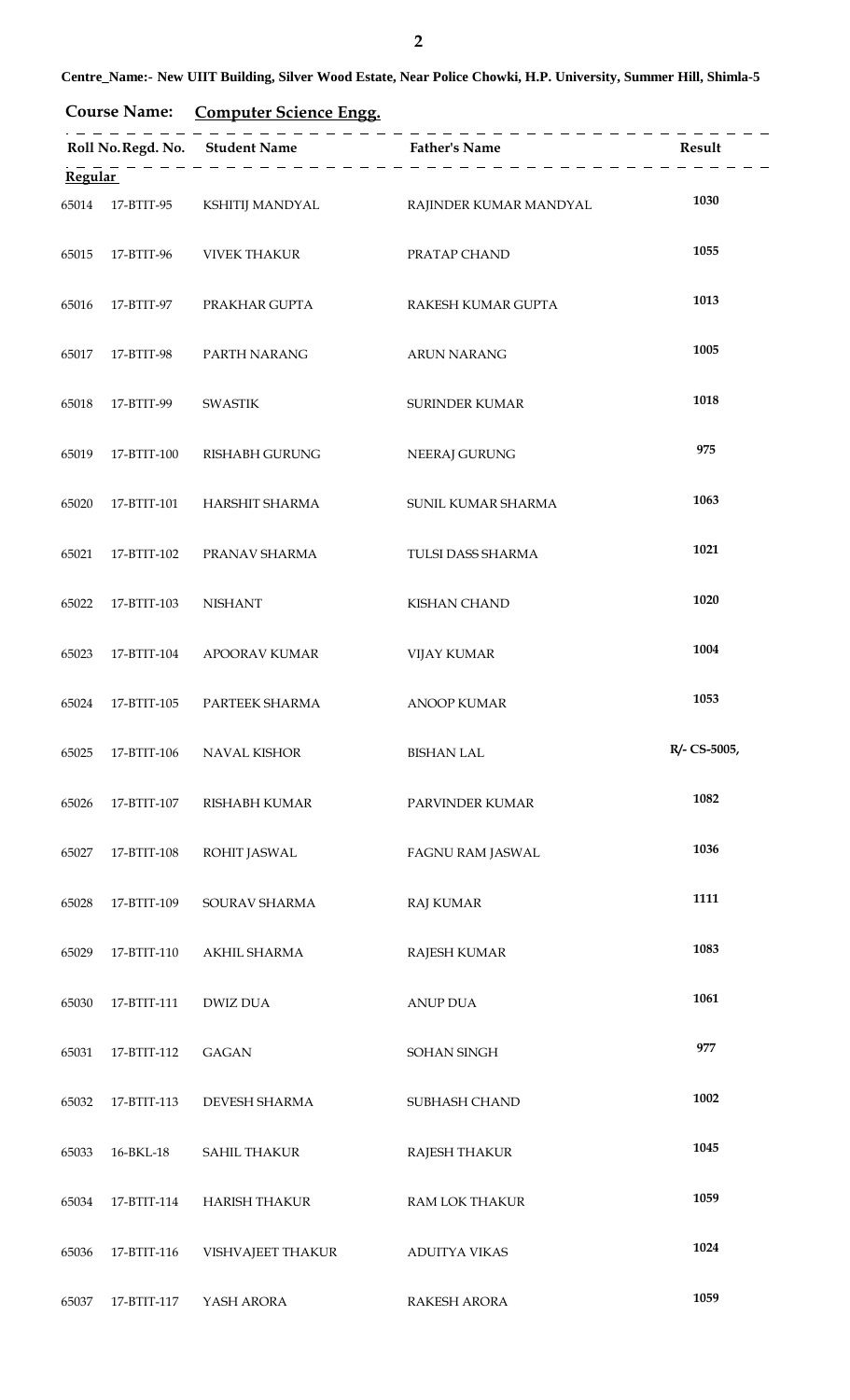**Course Name: Computer Science Engg.**

|                |             |                       |                              | Result       |
|----------------|-------------|-----------------------|------------------------------|--------------|
| <b>Regular</b> |             |                       |                              |              |
| 65038          | 17-BTIT-118 | <b>TANISHQ SHARMA</b> | UPENDRA SHARMA               | 1008         |
| 65039          | 17-BTIT-119 | ANCHAL SINGH          | <b>AVTAR SINGH</b>           | 1024         |
| 65040          | 17-BTIT-120 | <b>ANSHUL THAKUR</b>  | AVINASH KUMAR THAKUR         | 1066         |
| 65041          | 17-BTIT-121 | RAAHAT SHARMA         | <b>SANJEEV KUMAR</b>         | 972          |
| 65042          | 17-BTIT-122 | SHIVAM PATHANIA       | SANJAY PATHANIA              | 1000         |
| 65043          | 17-BTIT-123 | DHEERAJ KUMAR SHARMA  | DESH RAJ SHARMA              | 1021         |
| 65044          | 17-BTIT-124 | ADARSH BANYAL         | <b>DEEP KUMAR</b>            | R/- CS-5005, |
| 65045          | 17-BTIT-125 | <b>GAURAV THAKUR</b>  | <b>FATEH SINGH</b>           | 1034         |
| 65046          | 17-BTIT-126 | PRANIT VERMA          | ASHWANI KUMAR                | R/- EC-5001, |
| 65047          | 17-BTIT-127 | <b>ANUJ THAKUR</b>    | <b>CHETAN SINGH</b>          | 1009         |
| 65048          | 17-BTIT-128 | <b>ESHIKA KAROL</b>   | <b>SANJAY SUD</b>            | 1093         |
| 65049          | 17-BTIT-129 | AMARTYA UPMANYU       | <b>SANDEEP KUMAR</b>         | 1079         |
| 65050          | 17-BTIT-130 | KARTIK KARALIA        | NIRMAL KISHORE               | 990          |
| 65051          | 17-BTIT-131 | SUNNY DHIMAN          | KASHMIR SINGH                | 1090         |
| 65052          | 17-BTIT-132 | <b>TARUN DHIRTA</b>   | PADAM DHIRTA                 | 1021         |
| 65053          | 17-BTIT-133 | <b>HARDIK DHIMAN</b>  | SHASHI KUMAR                 | 1050         |
| 65054          | 17-BTIT-134 | RAJESH KUMAR VAISH    | <b>DAYA RAM</b>              | 1034         |
| 65055          | 17-BTIT-135 | <b>ANKIT SUMAN</b>    | RAJENDER KUMAR SUMAN         | 1018         |
| 65056          | 16-SL-649   | NISHANT GUJHTA        | <b>RAJINDER SINGH</b>        | 1053         |
| 65057          | 17-BTIT-136 | <b>AJAY KUMAR</b>     | <b>RAJINDER SINGH</b>        | 1065         |
| 65058          | 17-BTIT-137 | <b>ABHINAV</b>        | <b>SITA RAM</b>              | 1034         |
| 65059          | 17-BTIT-138 | SHREY DHIMAN          | <b>JOGINDER SINGH DHIMAN</b> | 1045         |
| 65060          | 17-BTIT-139 | YASHASVI SINGH        | VIRENDER SINGH               | R/- EC-5001, |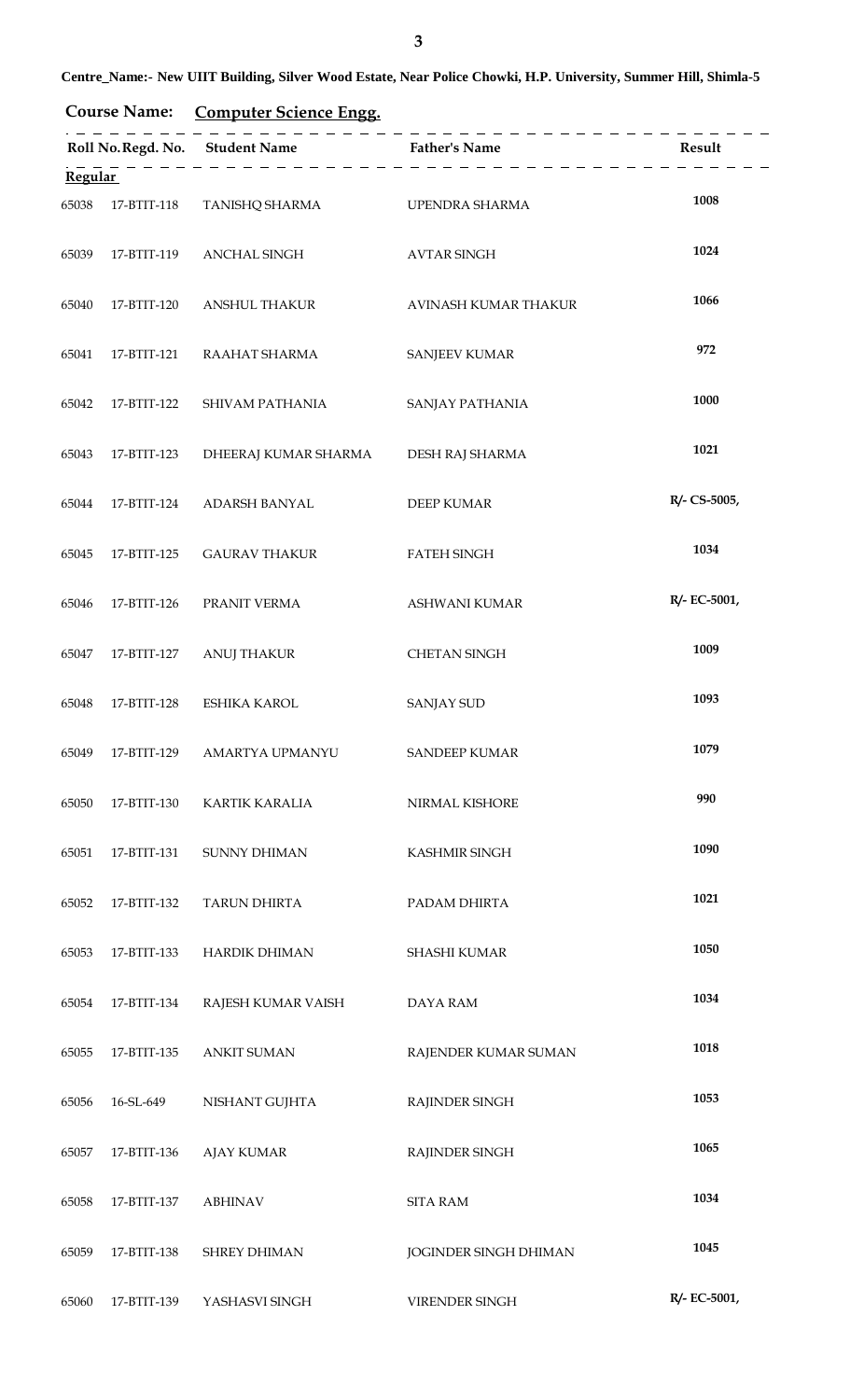| <b>Course Name:</b> | <b>Computer Science Engg.</b> |  |
|---------------------|-------------------------------|--|
|                     |                               |  |

|       |                            |                      |                           | Result       |
|-------|----------------------------|----------------------|---------------------------|--------------|
|       | $\frac{1}{\text{Regular}}$ |                      |                           |              |
| 65061 | 17-BTIT-140                | RAHUL SINGH          | DEVKANT SINGH             | 979          |
| 65062 | 17-BTIT-141                | SHUBHAM THAKUR       | <b>BIR BAHADUR THAKUR</b> | R/- EC-5001, |
| 65063 | 17-BTIT-142                | SHUBHAM KAPOOR       | <b>GIAN CHAND</b>         | 1011         |
| 65064 | 17-BTIT-143                | MOHD. SALMAN NIYAZI  | MOHD. AYUB                | R/- CS-5005, |
| 65065 | 17-BTIT-144                | <b>RASNA</b>         | <b>RAKESH KUMAR</b>       | 1018         |
| 65066 | 17-BTIT-145                | KARTIKAY THAKUR      | <b>DHANI RAM THAKUR</b>   | 1007         |
| 65067 | 17-BTIT-146                | SHARISH GUPTA        | DHARMENDER GUPTA          | 1016         |
| 65068 | 17-BTIT-147                | <b>SHIVANI</b>       | NARESH KUMAR              | 1046         |
| 65069 | 17-BTIT-148                | <b>ANIMESH VERMA</b> | <b>RANVIR VERMA</b>       | 956          |
| 65070 | 17-BTIT-149                | ISHANI SHARMA        | D.D. SHARMA               | 1032         |
| 65071 | 17-BTIT-150                | SHUBHAM CHAUHAN      | NANT RAM CHAUHAN          | 1007         |
| 65072 | 17-BTIT-151                | KARTAVYA SAMBYAL     | MANJEET SINGH             | 917          |
| 65073 | 17-BTIT-152                | <b>SACHIN</b>        | SUBHASH CHAND             | 1079         |
| 65074 | 17-BTIT-153                | <b>KUSUM</b>         | SUBHASH KUMAR             | 1054         |
| 66201 | 18-BTIT-142                | <b>VIKRANT VERMA</b> | RAJINDER SINGH            | 1047         |
| 66202 | 18-BTIT-143                | <b>ARPITA THAKUR</b> | DURGA SINGH THAKUR        | 1088         |
| 66203 | 18-BTIT-144                | <b>ANKITA THAKUR</b> | <b>JOGINDER SINGH</b>     | 1113         |
| 66204 | 18-BTIT-145                | <b>DIKSHA</b>        | <b>AZAD VINDER</b>        | 1098         |
| 66205 | 18-BTIT-146                | <b>NIHARIKA</b>      | NARESH KUMAR              | 1068         |
| 66206 | 18-BTIT-147                | <b>SUBHAM THAKUR</b> | MEHAR SINGH               | 1070         |
| 66207 | 18-BTIT-148                | <b>VINOD KUMAR</b>   | <b>LACHHI RAM</b>         | 1063         |
| 66208 | 18-BTIT-149                | RAJEEV CHOUDHARY     | <b>GANGVIR CHOUDHARY</b>  | 1016         |

## **Course Name: Information Technology Regular**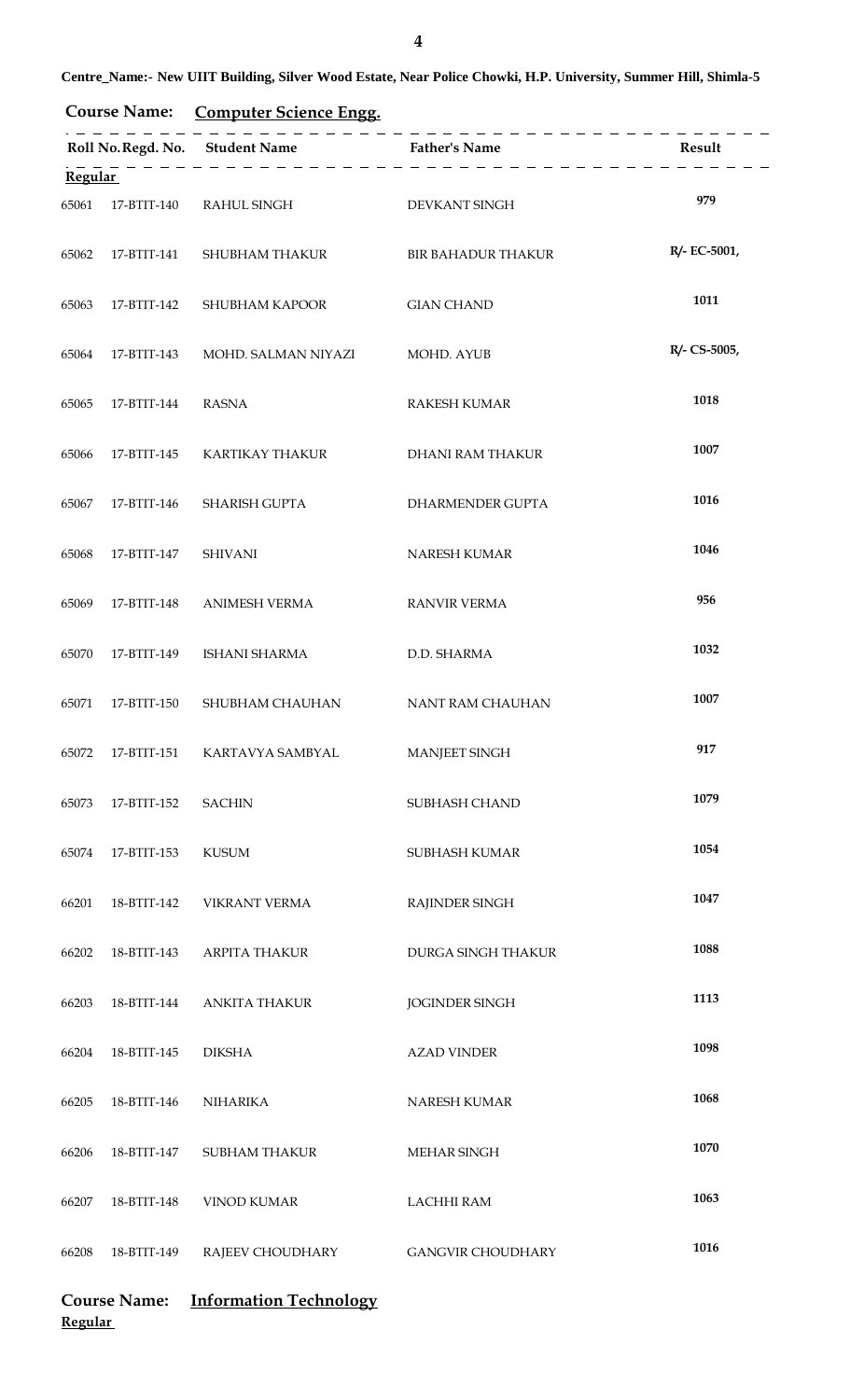**Course Name: Information Technology**

| <b>Regular</b> |            |                                               |                         |              |
|----------------|------------|-----------------------------------------------|-------------------------|--------------|
|                |            | 63544 15-BTIT-138 MANJEET SINGH               | <b>KEHAR SINGH</b>      | 812          |
| 65301          |            | 17-BTIT-21 SACHIN KUMAR SAKLANI SUBHASH CHAND |                         | 1021         |
| 65302          | 17-BTIT-22 | <b>ADITYA SEN</b>                             | <b>KAPIL SEN</b>        | 1027         |
| 65303          | 17-BTIT-23 | ANKUSH VERMA                                  | DESH RAJ VERMA          | 1002         |
| 65304          |            | 17-BTIT-24 SANSKRITI HASTA                    | BHUPESH KUMAR HASTA     | 1108         |
| 65305          |            | 17-BTIT-25 PRASOON THAKUR                     | <b>SHASHI KUMAR</b>     | 1058         |
| 65306          | 17-BTIT-26 | ANKUSH THAKUR                                 | RAM KUMAR THAKUR        | 1026         |
| 65307          | 17-BTIT-27 | RITESH KAINTHLA                               | NARESH KAINTHLA         | 1031         |
| 65308          | 17-BTIT-28 | <b>VARUN SAPEHIYA</b>                         | <b>VINOD KUMAR</b>      | 1087         |
| 65309          | 17-BTIT-29 | SIDHANT THAKUR                                | <b>KARTAR CHAND</b>     | 1020         |
| 65311          | 17-BTIT-31 | NIKHIL THAKUR                                 | TEJ SINGH THAKUR        | 1028         |
| 65312          | 17-BTIT-32 | AYUSH DOGRA                                   | <b>VINOD DOGRA</b>      | 1053         |
| 65313          | 17-BTIT-33 | VISHAL CHOUDHARY                              | <b>PAWAN KUMAR</b>      | 1042         |
| 65314          | 17-BTIT-34 | SHIVANT PATHANIA                              | <b>CHAMAN LAL</b>       | 973          |
| 65315          | 17-BTIT-35 | SHIVANI SHARMA                                | <b>LAL CHAND</b>        | 1044         |
| 65316          | 17-BTIT-36 | AYUSH SHANDIL                                 | HEMANT KUMAR SHANDIL    | 994          |
| 65317          | 17-BTIT-37 | ANUBHAV PARMAR                                | <b>VINOD PARMAR</b>     | 1063         |
| 65318          | 17-BTIT-38 | <b>DISHA</b>                                  | KULBHUSHAN              | 1046         |
| 65320          | 17-BTIT-40 | ABHINAV SHARMA                                | VIJAY KUMAR SHARMA      | 1002         |
| 65321          | 17-BTIT-41 | <b>BHAVESH SHARMA</b>                         | <b>VINOD SHARMA</b>     | 958          |
| 65322          | 17-BTIT-42 | <b>NITIN THAKUR</b>                           | <b>TILAK RAJ THAKUR</b> | R/- IT-5001, |
| 65323          | 17-BTIT-43 | VIDHANSHU SHARMA                              | SUSHIL KUMAR SHARMA     | 1060         |
| 65324          | 17-BTIT-44 | PRAJJWAL                                      | OM KUMAR                | 1045         |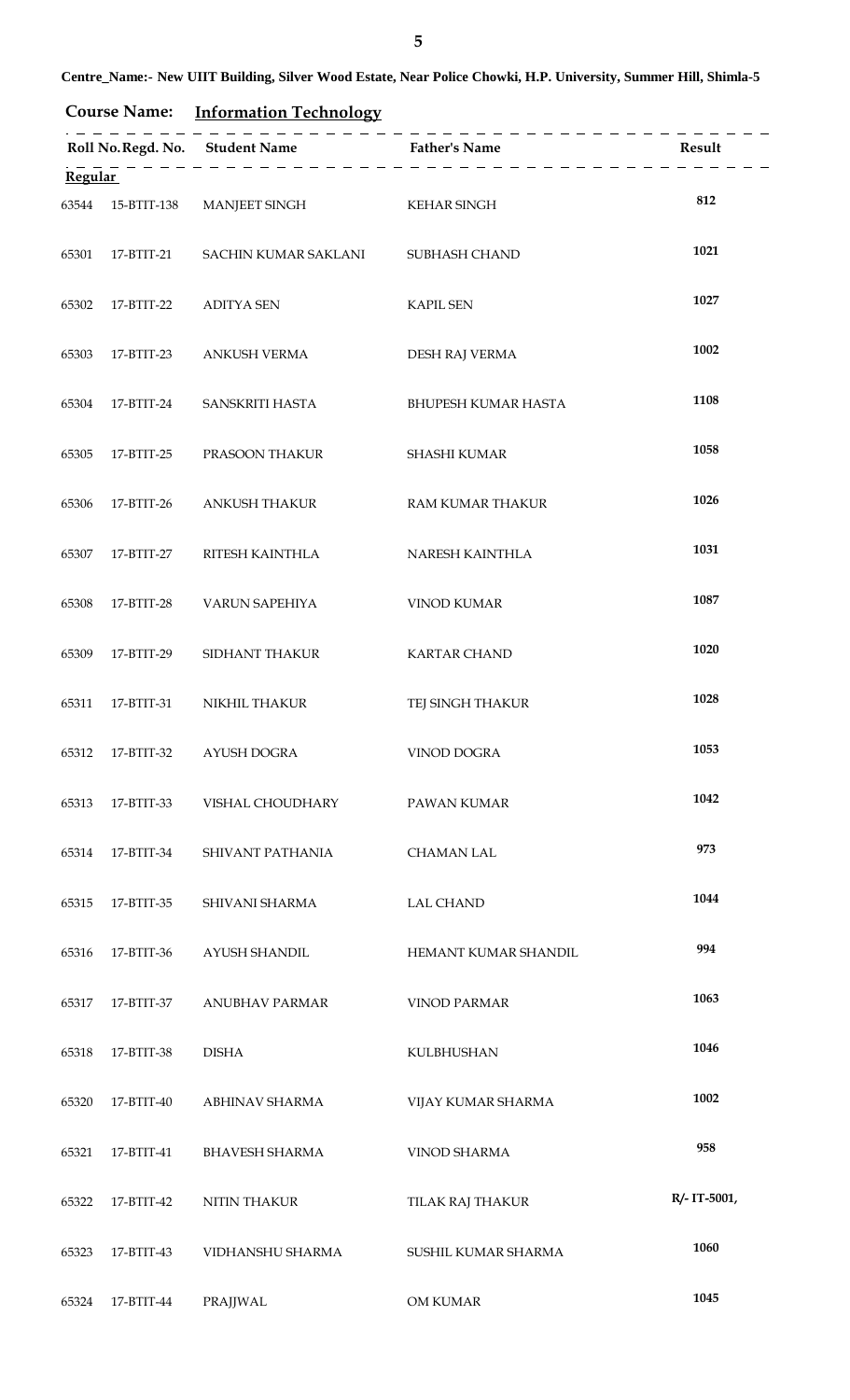**Course Name: Information Technology**

| <b>Regular</b> |            |                              |                     |      |
|----------------|------------|------------------------------|---------------------|------|
| 65325          |            | 17-BTIT-45 MUKESH SHARMA     | <b>DINESH KUMAR</b> | 1045 |
| 65326          |            |                              | MATINDER KUMAR LATH | 1007 |
| 65327          |            | 17-BTIT-47 DIVYANSH BHARDWAJ | <b>RAJESH KUMAR</b> | 1035 |
| 65328          | 17-BTIT-48 | KUMAR PARAS KARAN            | <b>SURINDER PAL</b> | 1112 |
| 65329          | 17-BTIT-49 | YASH THAKUR                  | NIRMAL THAKUR       | 1052 |
| 65330          | 17-BTIT-50 | VISHAL THAKUR                | <b>JAGDEV SINGH</b> | 1022 |
| 65331          | 17-BTIT-51 | SIDHARTH SOOD                | <b>SANJEEV SOOD</b> | 1020 |
| 65332          | 17-BTIT-52 | <b>TRIPTI</b>                | VINAYA KUMAR SHARMA | 1138 |
| 65333          | 17-BTIT-53 | <b>NAMAN JAIN</b>            | <b>RAMESH JAIN</b>  | 1057 |
| 65334          | 17-BTIT-54 | SWATI                        | SHER SINGH          | 1045 |
| 65336          |            | 17-BTIT-55 RAHUL CHAUHAN     | <b>SUBHASH</b>      | 1057 |
| 65337          | 17-BTIT-56 | SAKSHI                       | SOM DUTT CHADDA     | 1094 |
| 65338          | 17-BTIT-57 | <b>SURAJ VATS</b>            | MUKESH SHARMA       | 979  |
| 65339          | 17-BTIT-58 | ASHUTOSH SHARMA              | <b>RAGHWA NAND</b>  | 925  |
| 65340          | 17-BTIT-59 | <b>SONALI RANA</b>           | OM PRAKASH          | 1078 |
| 65341          | 17-BTIT-60 | RUNESH BHARDWAJ              | AMRIK BHARDWAJ      | 1020 |
| 65342          | 17-BTIT-61 | <b>NISHTHA</b>               | SUDHANSHU KAPOOR    | 1080 |
| 65343          | 17-BTIT-62 | MUSKAN RAWAT                 | HUKAM SINGH RAWAT   | 1086 |
| 65344          | 17-BTIT-63 | <b>MOHIT NEGI</b>            | DHANI RAM NEGI      | 984  |
| 65345          | 17-BTIT-64 | KANCHAN KAUSHAL              | <b>AJAY KUMAR</b>   | 1089 |
| 65346          | 17-BTIT-65 | RAHUL THAKUR                 | <b>NANAK CHAND</b>  | 1028 |
| 65347          | 17-BTIT-66 | RITESH KUMAR                 | <b>RAJESH KUMAR</b> | 1025 |
| 65348          | 17-BTIT-67 | <b>DIKSHA</b>                | BHAGIRATH           | 1113 |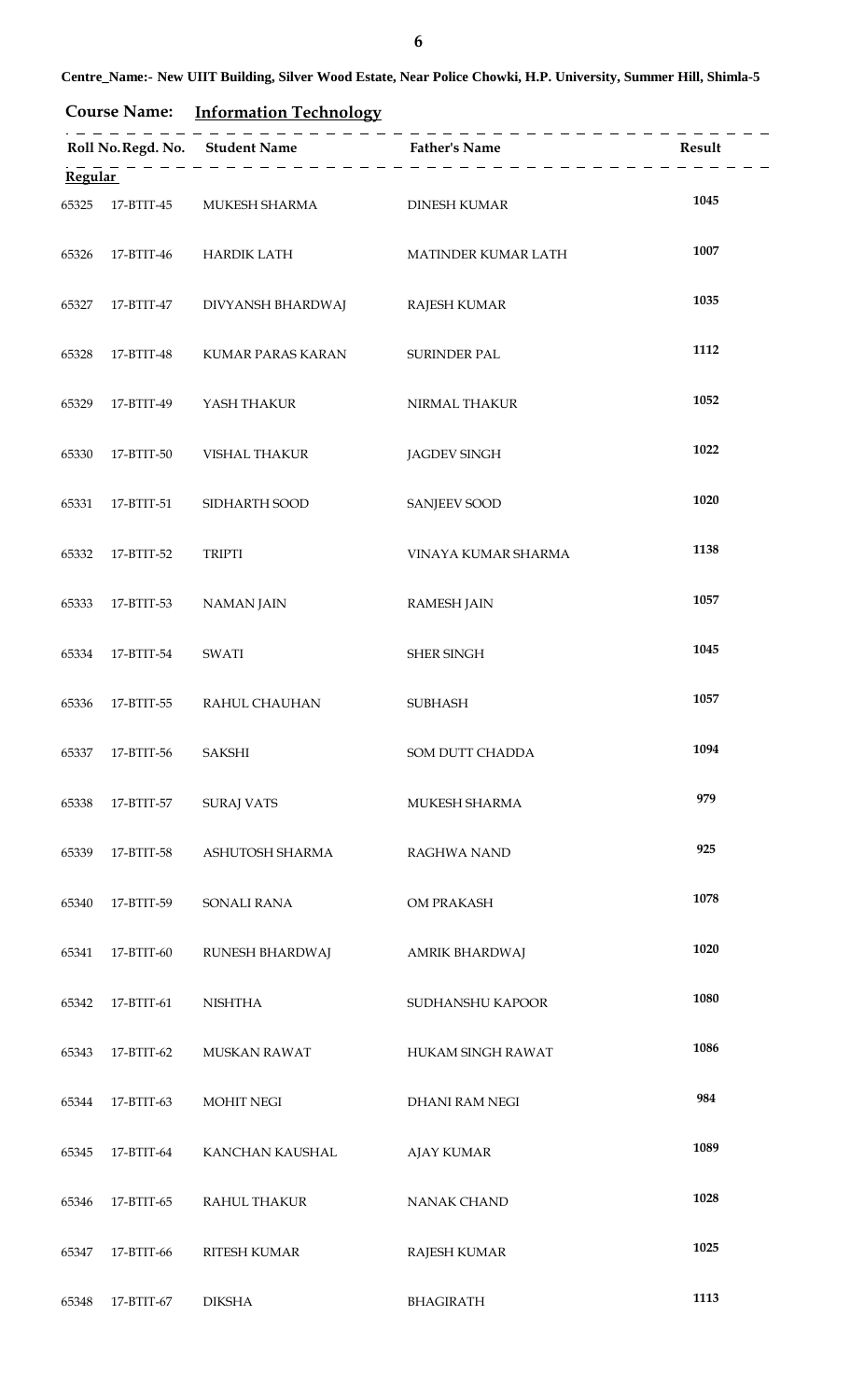**Course Name: Information Technology**

| <b>Regular</b> |                           |                                  |                        |      |
|----------------|---------------------------|----------------------------------|------------------------|------|
|                | 65349 17-BTIT-68 SHUBHAM  |                                  | <b>ANIL VERMA</b>      | 1043 |
|                |                           | 65350 17-BTIT-69 VISHAL SHANDIL  | PREM SHANDIL           | 1036 |
|                |                           | 65351 17-BTIT-70 SHUBHAM KUMAR   | <b>RAVINDER KUMAR</b>  | 1083 |
|                |                           | 65352 17-BTIT-71 SHAIFALI SANDAL | ASHOK KUMAR SANDAL     | 1124 |
|                | 65353 17-BTIT-72 ASHUTOSH |                                  | <b>SATYA PRAKASH</b>   | 1101 |
|                |                           | 65354 17-BTIT-73 PUSHPENDER      | <b>KESHAV RAM</b>      | 1054 |
| 65355          | 17-BTIT-74 REETIKA        |                                  | <b>KHEM CHAND</b>      | 1083 |
| 65356          |                           | 17-BTIT-75 YOGESH KUMAR          | <b>HARDEV SINGH</b>    | 1041 |
| 65357          |                           | 17-BTIT-76 NEHA THAKUR           | <b>KRISHAN KUMAR</b>   | 1059 |
| 65358          |                           | 17-BTIT-77 ADITYA SHARMA         | <b>BHAWAN KUMAR</b>    | 1003 |
| 65359          |                           | 17-BTIT-78 AASHNA PRASHAR        | <b>DHANESH PRASHAR</b> | 1073 |
| 65360          | 17-BTIT-79                | <b>SHIVANI RANA</b>              | <b>RAKESH KUMAR</b>    | 1094 |
| 65361          | 17-BTIT-80                | <b>KARTIKAY RANA</b>             | RAJ KUMAR RANA         | 1042 |
| 65362          | 17-BTIT-81                | RAJAT LOOMBA                     | ASHWANI LOOMBA         | 1006 |
| 66501          | 18-BTIT-150               | VANDANA DEVI                     | <b>HARDEV</b>          | 1088 |
| 66502          | 18-BTIT-151               | <b>HARJEET KAUR</b>              | <b>SATNAM SINGH</b>    | 1055 |
| 66503          | 18-BTIT-152               | <b>ISHA THAKUR</b>               | <b>JAI SINGH</b>       | 1082 |
| 66504          | 18-BTIT-153               | <b>GARIMA SHARMA</b>             | <b>SANJAY KUMAR</b>    | 1089 |
| 66505          | 18-BTIT-154               | <b>SUMIT KUMAR</b>               | <b>DEEP KUMAR</b>      | 1098 |
| 66506          | 18-BTIT-155               | <b>DIKSHA</b>                    | <b>KAMAL KISHOR</b>    | 1092 |
| 66507          | 18-BTIT-156               | <b>AYUSHI</b>                    | <b>MADAN LAL</b>       | 1074 |
| 66508          | 18-BTIT-157               | <b>ASHA DEVI</b>                 | KASHMIR SINGH          | 1056 |
| 66509          | 18-BTIT-158               | DEEPAK THAKUR                    | <b>AMRIT LAL</b>       | 1110 |